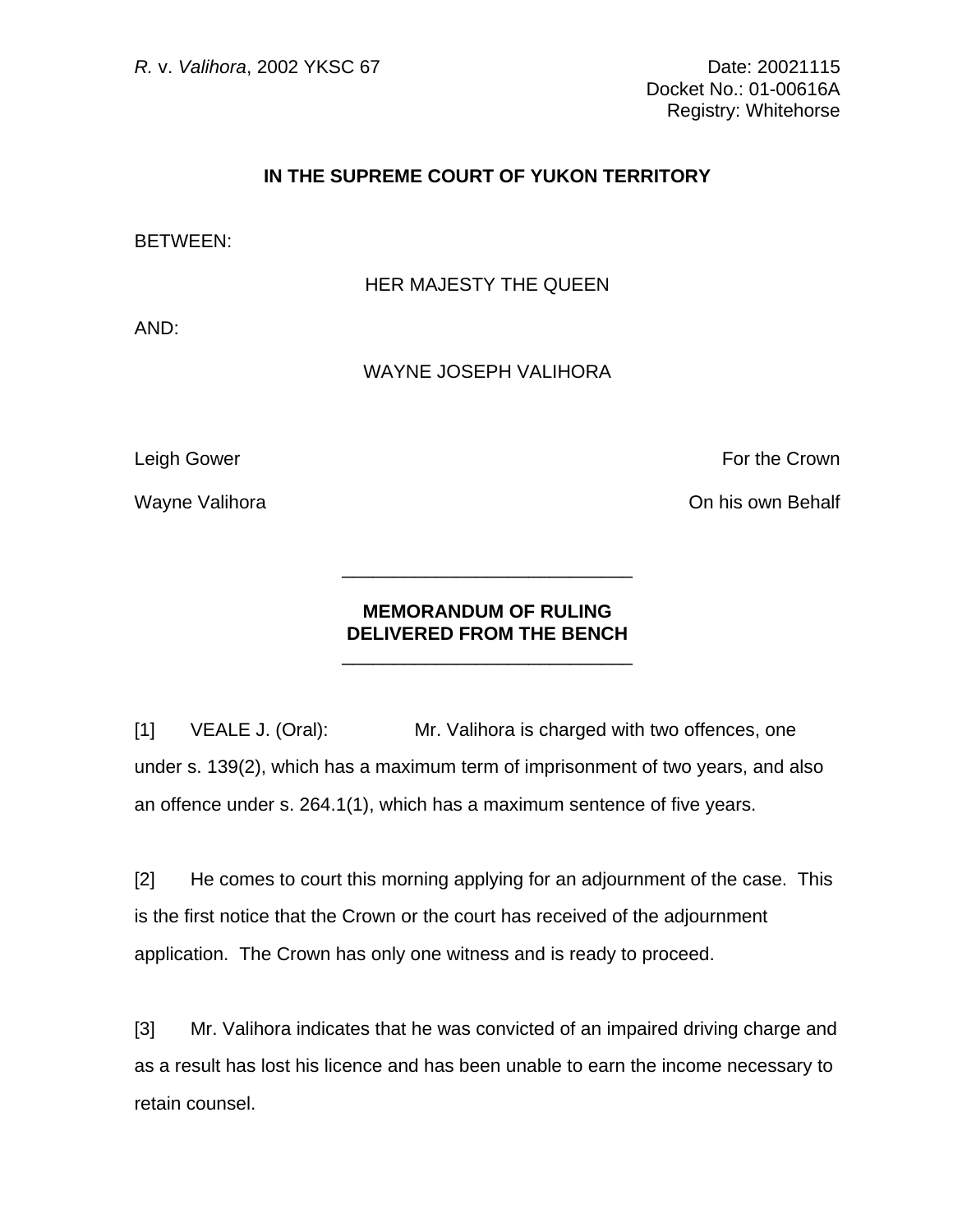[4] Mr. Valihora did have counsel, Mr. Cozens, at the preliminary inquiry on April 16, 2002. Mr. Cozens advised the court on October 7, 2002, that he wished to be removed as the solicitor of record and he was so removed on October 15, 2002.

[5] Mr. Valihora was not present on that occasion but it is my understanding that he was aware of Mr. Cozens' application simply because he was not able to come up with the required retainer.

[6] This matter was commenced by an Information on December 17, 2001. The alleged offence dates back to November 26, 2001. On January 9, 2002, Mr. Valihora was granted an adjournment to get counsel. On January 23, 2002, it was indicated that Mr. Cozens would be retained. On February 6, 2002, the court directed Mr. Valihora, again, to get counsel, and Mr. Cozens was retained and the date of April 16, 2002 was fixed for the preliminary hearing.

[7] The trial date appears to have been set on May 14, 2002, and it was set for October 28, 2002. It did not proceed on that date because of other urgent matters that had to be dealt with and consequently it was set for today's date, November  $15<sup>th</sup>$ .

[8] In exercising my discretion on the adjournment application I have to consider the seriousness of the charges.

[9] MR. GOWER: My Lord, may I just remind you that you mentioned under s. 139 the maximum penalty was two years. It is actually under s. 139(2) and the maximum penalty is 10 years.

[10] THE COURT: Sorry. Thank you, Mr. Gower, I stand corrected.